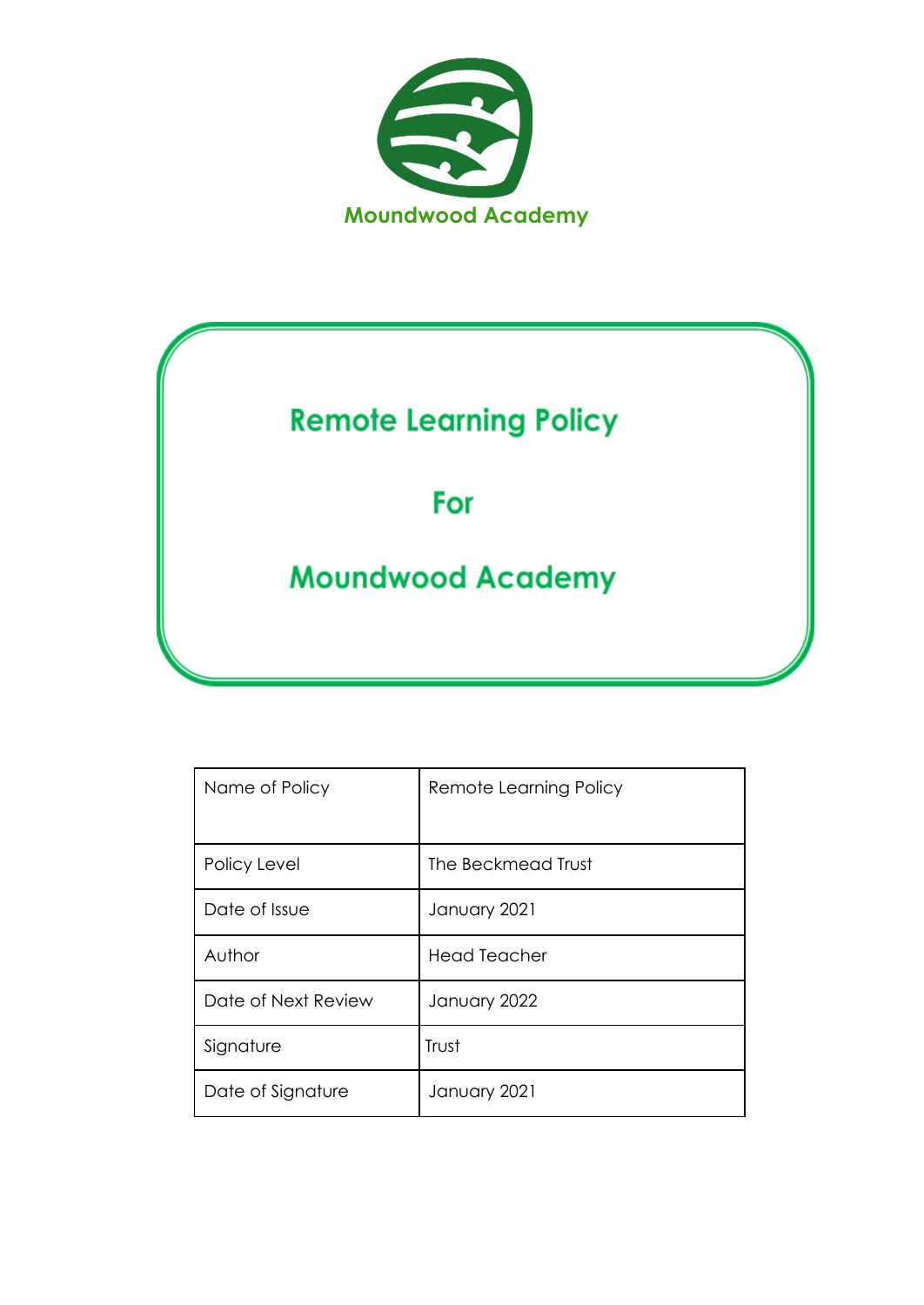

# **Contents**

| 1. Aims                       | 2 |
|-------------------------------|---|
| 2. Roles and responsibilities | 2 |
| 3. Who to contact             | 6 |
| 4. Data protection            | 6 |
| 5. Safeguarding               | 6 |
| 6. Monitoring arrangements    | 7 |
| 7. Links with other policies  |   |

# <span id="page-1-0"></span>**1. Aims**

This remote learning policy for staff aims to:

- ●Ensure consistency in the school's approach to remote learning
- ●Set out expectations for all members of the school community with regards to remote learning
- ●Provide appropriate guidelines for data protection

Moundwood Academy believes that online learning can play a key part in continuing education and reducing the pressures of social isolation during the Covid-19 pandemic. This guidance recognises the need to balance the opportunities and safeguarding challenges in the digital environment when staff and children are going online much more than usual. Moundwood Academy will promote the established culture of nurture, kindness and concern of our schools through all our virtual communication. Moundwood Academy has invested in a number of chromebooks and internet dongles which are being distributed to the children who do not have online access. This project will enable all children to receive online education and to preserve the crucial relationships that are required to work successfully with children with complex social, emotional and communication needs. This project will serve as a pilot to consider the effectiveness and potential of working virtually for children with complex needs during difficult times when they cannot attend school.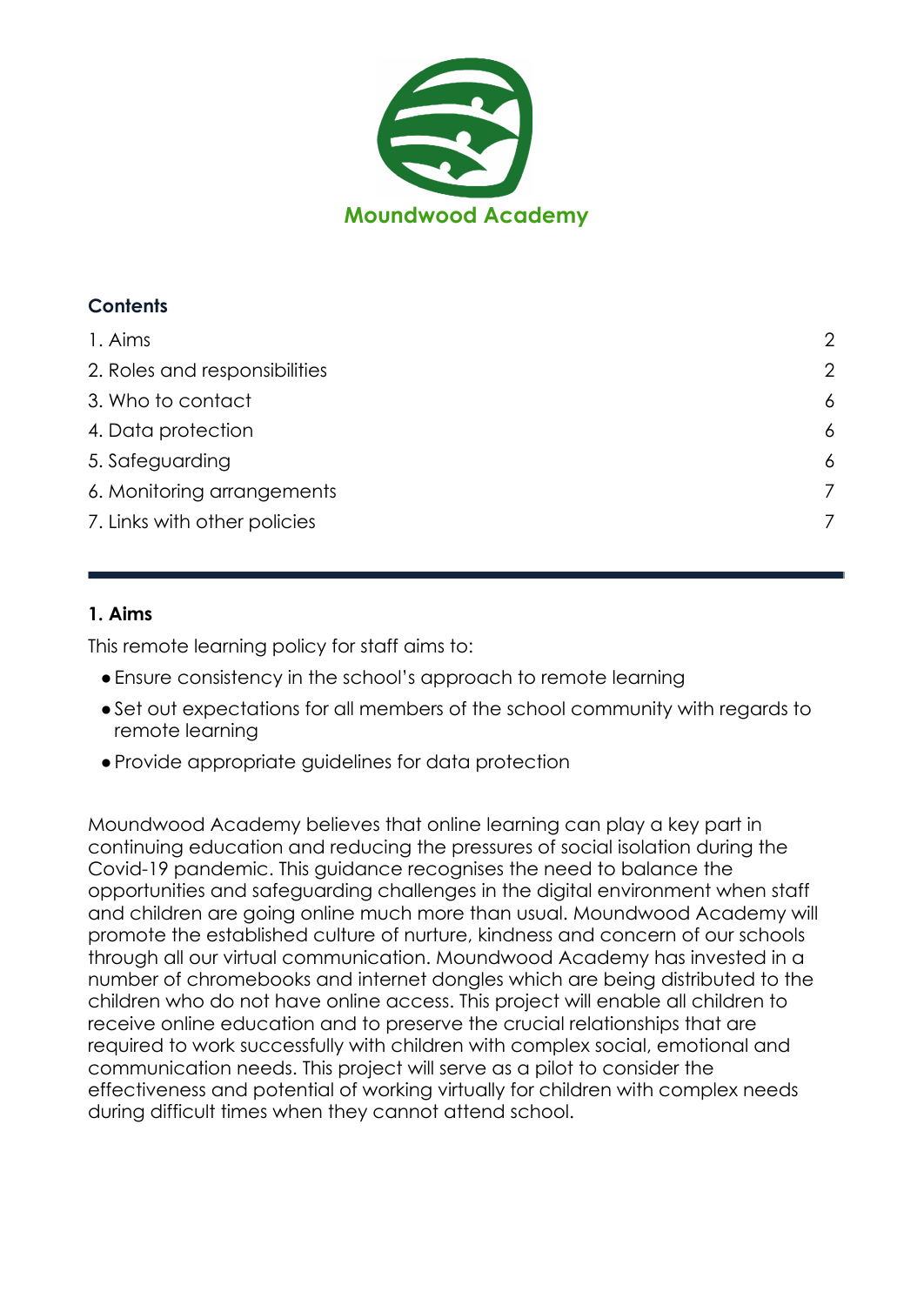

#### <span id="page-2-0"></span>**2. Roles and responsibilities**

#### **2.1 Teachers**

Teachers must be available between 8.00am and 2.30pm. If they're unable to work for any reason during this time, for example due to sickness or caring for a dependent, they should report this using the normal absence procedure. Ie ELAS.

Teachers are responsible for:

Setting work –

- o Set daily lessons for the children in your nurture group or for secondary age, your subject.
- o For primary class groups, the expectation is that there are at least 3 activities for each child: one English, one Maths and one topic which will include all the other subject areas such as Science, PE, Art, Geography, History etc.
- o Set weekly times for learning about online safety through activities or video sessions using resources such as the Thinkuknow Online Safety At Home activity packs to ensure that children are aware of this aspect of their learning.
- o All work will be differentiated for each particular pupil's ability and level of need.
- o For secondary class groups, the subject leaders will set at least one activity for each class they were due to teach that day. This can include links to other online platforms such as GCSEPod.
- o Sharing with SLT a weekly overview or schedule of the work they are setting for the classes they teach, this may include using systems such as the calendar in gsuite to log all learning activities.
- o The platform to be used is google classroom via gsuite login which has been distributed to all teaching staff and pupils.
- o Lessons will be activities or pre-recorded lessons by the regular teachers. Live sessions on google meet will be set up for specific skills teaching where a pre-recorded session will not be effective for specific children whose level of need is not compatible with such learning methods. Live sessions may be set for small groups of children or where required for children on 1:1, with the safeguarding considerations outlined in the school's guidance on online teaching and learning, found in teachershare, curriculum global.
- o The work needs to be set by 8.30 on the morning of each day. Each class teacher is responsible for making sure that their team of teaching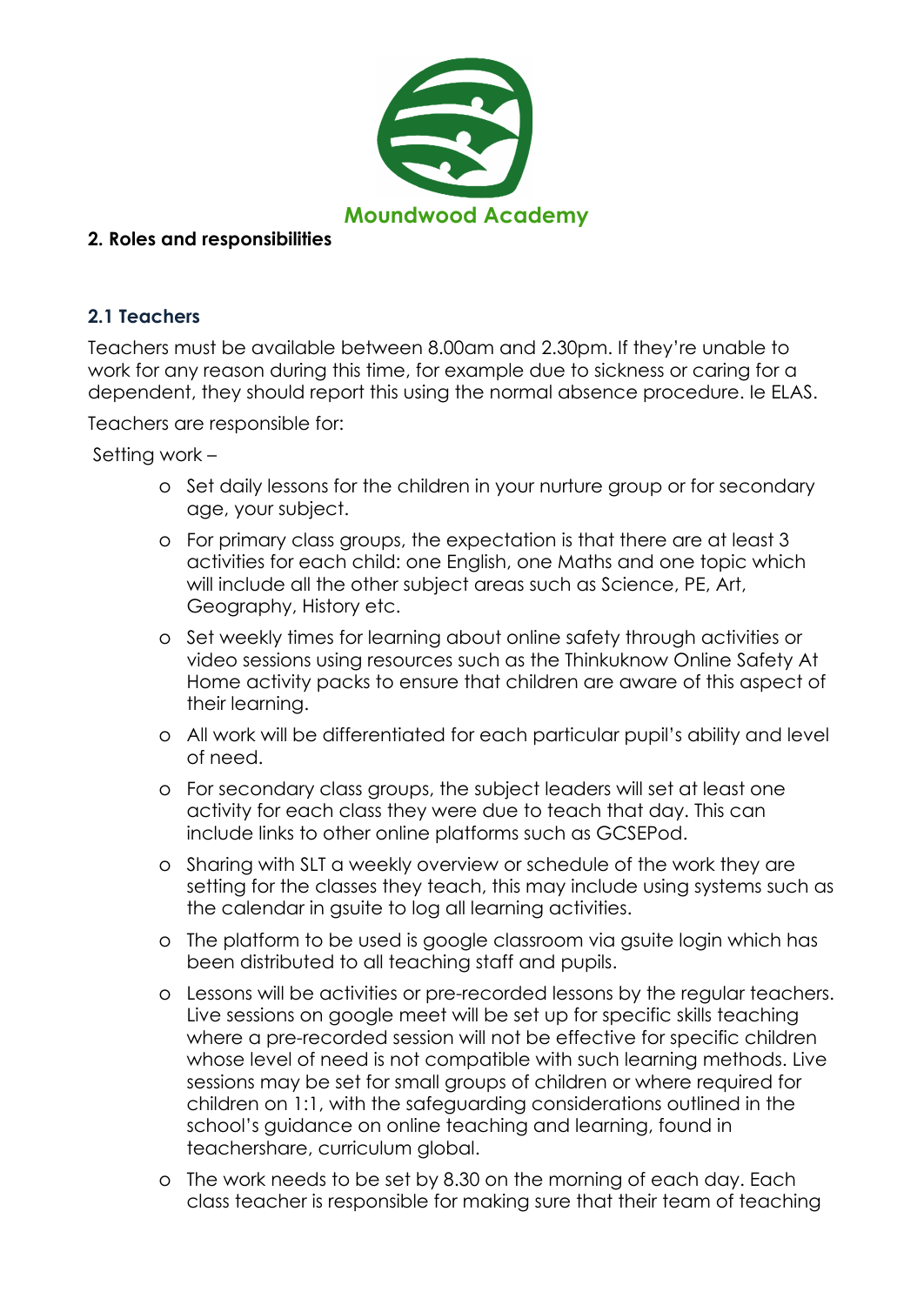

assistants have contributed activities (where appropriate) for specific agreed areas of learning by emailing the activity to the teacher. The teacher will check the material and upload it for the relevant pupils alongside the other key lessons they have prepared.

- o Teachers will talk to all pupils directly or through their agreed Teaching assistants to explain the work to the child or parent as relevant, on a daily basis or less if agreed with the parent.
- o Teachers will attend weekly teachers meetings on line using platforms such as Microsoft teams, or google meet and zoom.
- o Teachers will talk regularly to their colleagues to share resources and to ensure that there is consistency of work being set across the school.
- o Teachers will work with the senior leadership team to identify which pupils do not have access to technology to be able to work online and will prepare differentiated workpacks to be sent to these pupils.
- o Teachers will work with senior leaders to identify which children require chrome books to be loaned to them to be able to access learning online.
- Providing feedback on work:
	- o Teachers will comment on pupils work through google classroom, once the pupils have uploaded their work.
	- o Teachers will comment on pupils work when they make phonecalls and video chats to students.
	- o Teachers will keep a log of work completed by each student.
- ●Keeping in touch with pupils and parents:
	- o Before the arrival of chromebooks, each Head of School will agree with each teacher on the frequency of phonecalls for each child depending on level of need and parental and family requirements. This should be at least weekly and can also be via email.
	- o Form tutors to coordinate class teams (teaching assistant) to contact students and parents, all calls should be logged weekly
	- o All correspondence with parents need to be done individually (No group emails or messages) to protect the data and contacts of the parents/carers and to be GDPR compliant.
	- o After the distribution of chrome books, all pupils will receive a daily videochat via Google meet for a nurture time session of between 15 and 30 minutes from a member of their staff team. This will support the pupil's welfare and may also support the daily learning tasks.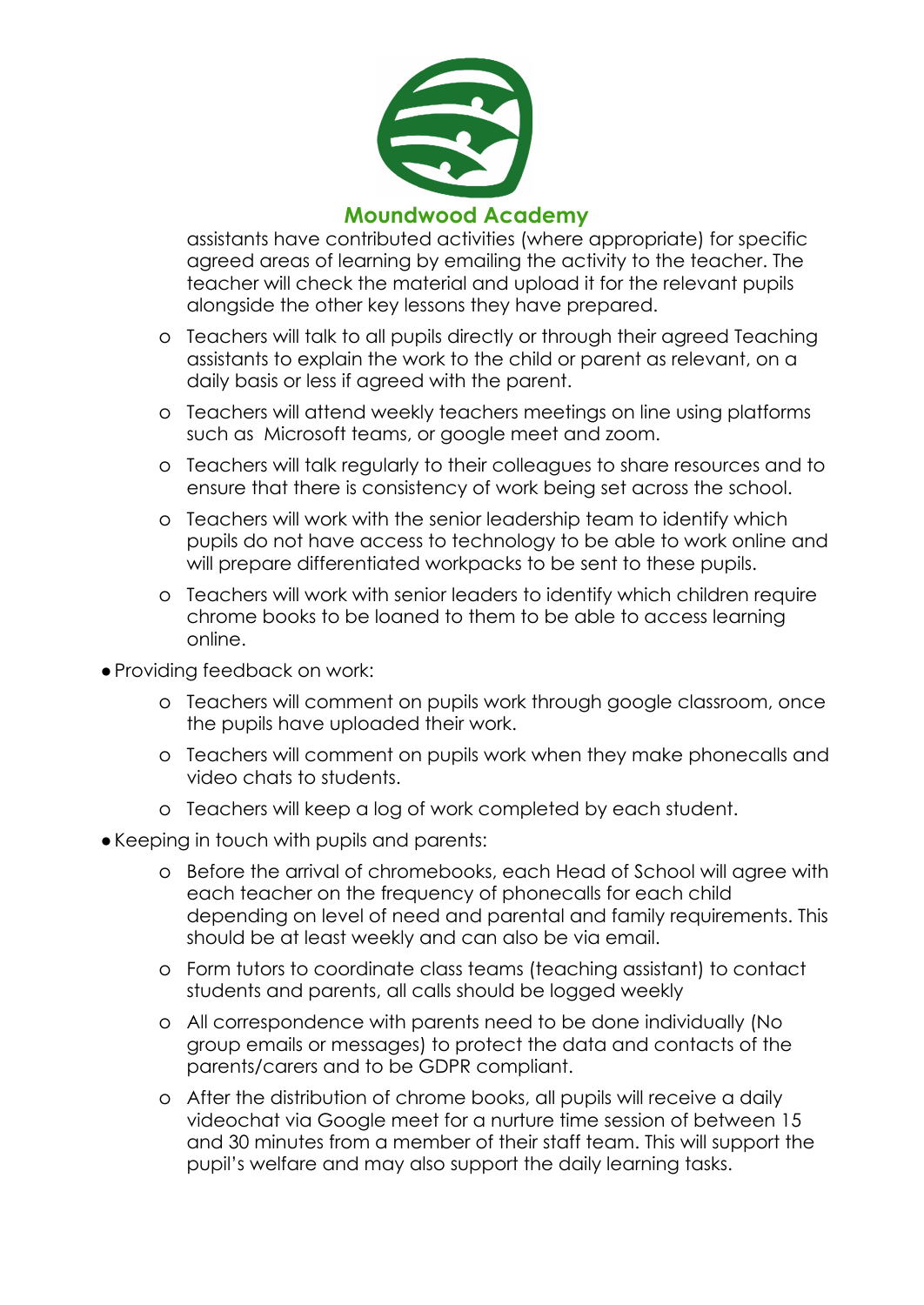

- o All calls by staff need to be welfare checks as well as communication. It is important to be monitoring the welfare and mental health of our pupils in these difficult times. During video and voice calls, staff will check that children are well and report any concerns to the Head of School.
- o Calls and emails should take place during school hours.
- o A brief record of the calls should be made using the appropriate system for each site this may include the SIMs communication log or a shared secure folder online.
- o Any concerns should be reported to Heads of School and for safeguarding concerns via My Concern.
- o Refusal to complete work should be dealt with under the school's behaviour policy as much as possible. The key person for that child will talk to the child and encourage them to engage, will talk to the parents and advise on ways of encouraging engagement.
- ●Teachers will follow the staff behaviour code for online learning in teacher share, global curriculum, Moundwood Academy online teaching and learning guidance.
- ●Teachers will complete online training as designated by the Head of School..
- ●Teachers will report any data breaches to the GDPR manager, Dee Fullerton.
- ●Teachers will assist parents and children with accessing the online learning and will request help from the IT supporting senior manager Jayesh Parmar.

#### **2.2 Teaching assistants**

Teaching assistants must be available between 8.00am and 2.30 pm.. If they're unable to work for any reason during this time, for example due to sickness or caring for a dependent, they should report this using the normal absence procedure. Ie ELAS.

Teaching assistants are responsible for:

- ●Supporting pupils with learning remotely :
	- o Preparing work for key pupils agreed with class teacher or subject leader and sending to the teacher at the agreed time.
	- o Making video or phone calls to agreed key children on a regular basis.
	- o All calls by staff need to be welfare checks as well as communication. It is important to be monitoring the welfare and mental health of our pupils in these difficult times. During video and voice calls, staff will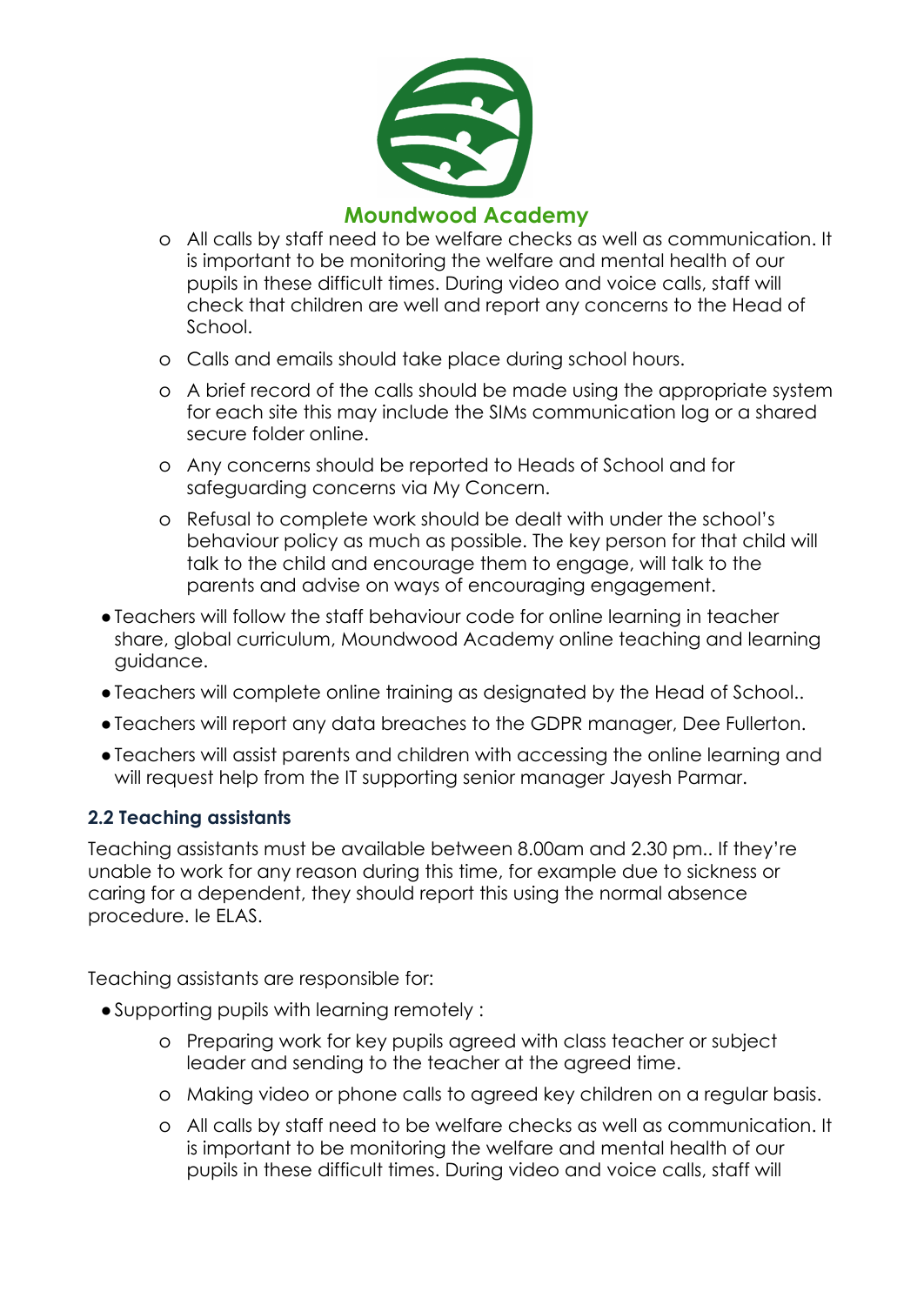

check that children are well and report any concerns to the Head of School.

- o Following online training designated by their Head of School
- ●Teaching assistants will follow the staff behaviour code for online learning in teacher share, global curriculum, The Beckmead Trust online teaching and learning guidance.

# **2.3 Subject leads**

Alongside their teaching responsibilities, as outlined above, subject leads are responsible for:

- Considering whether any aspects of the subject curriculum need to change to accommodate remote learning
- ●Working with teachers teaching their subject to make sure work set is appropriate and consistent
- ●Working with other subject leads and senior leaders to make sure work set across subjects is appropriate and consistent, and deadlines are being set an appropriate distance away from each other
- ●Monitoring the work set by teachers in their subject
- ●Alerting teachers to resources they can use to teach their subject
- ●Ensuring all work set adheres to guidelines set by the respective AO, for example not setting active NEA's online or other work which requires a specific level of supervision.

# **2.4 Senior leaders**

Alongside any teaching responsibilities, senior leaders are responsible for:

- Coordinating the remote learning approach across the school
- ●Monitoring the effectiveness of remote learning
	- o Through regular senior leadership planning meetings
	- o Regular teachers meeting explaining the requirements for online learning, feedback to pupils and welfare calls, video chats.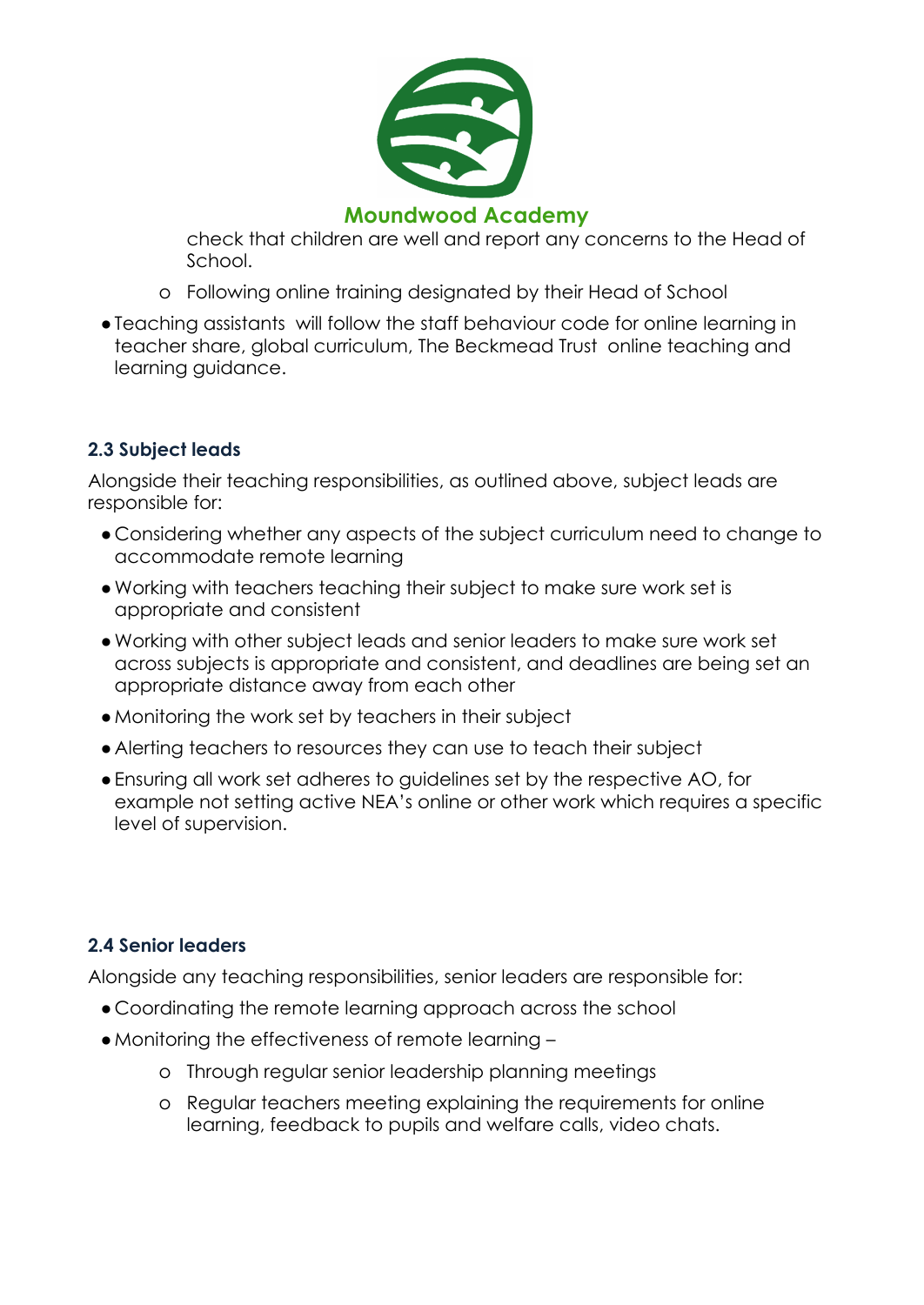

- o Talking to a selection of staff, parents and pupils on a regular basis and monitoring the collection of relevant consent from parents for online learning.
- o Checking that digital records are up to date and being used accurately for example, the weekly overview in the Gsuite calendar and the weekly phone log.
- ●Monitoring the security of remote learning systems, including data protection and safeguarding considerations, by following the safeguarding advice in the appendices to this document.
- ●Setting regular, relevant online training for all staff on their site and ensuring that this is completed.

#### **2.5 Designated safeguarding lead**

The DSL for each site will follow the guidance in the document in teacher share, curriculum global, Moundwood Academy Online teaching and learning guidance.

#### **COVID 19 SCHOOL CLOSURE ARRANGEMENTS FOR SAFEGUARDING AND CHILD PROTECTION AT BECKMEAD TRUST**

#### **2.6 Pupils and parents/carers**

Staff can expect pupils to:

- ●Be contactable during the required times although consider they may not always be in front of a device the entire time
- Complete work to the deadline set by teachers
- ●Seek help if they need it, from teachers or teaching assistants
- ●Alert teachers if they're not able to complete work
- ●Follow the Pupils code of conduct and home school agreement found in teachershare, curriculum global, Online teaching and learning guidance.

Staff can expect parents to:

- ●Make the school aware if their child is sick or otherwise can't complete work
- ●Seek help from the school if they need it if you know of any resources staff should point parents towards if they're struggling, include those here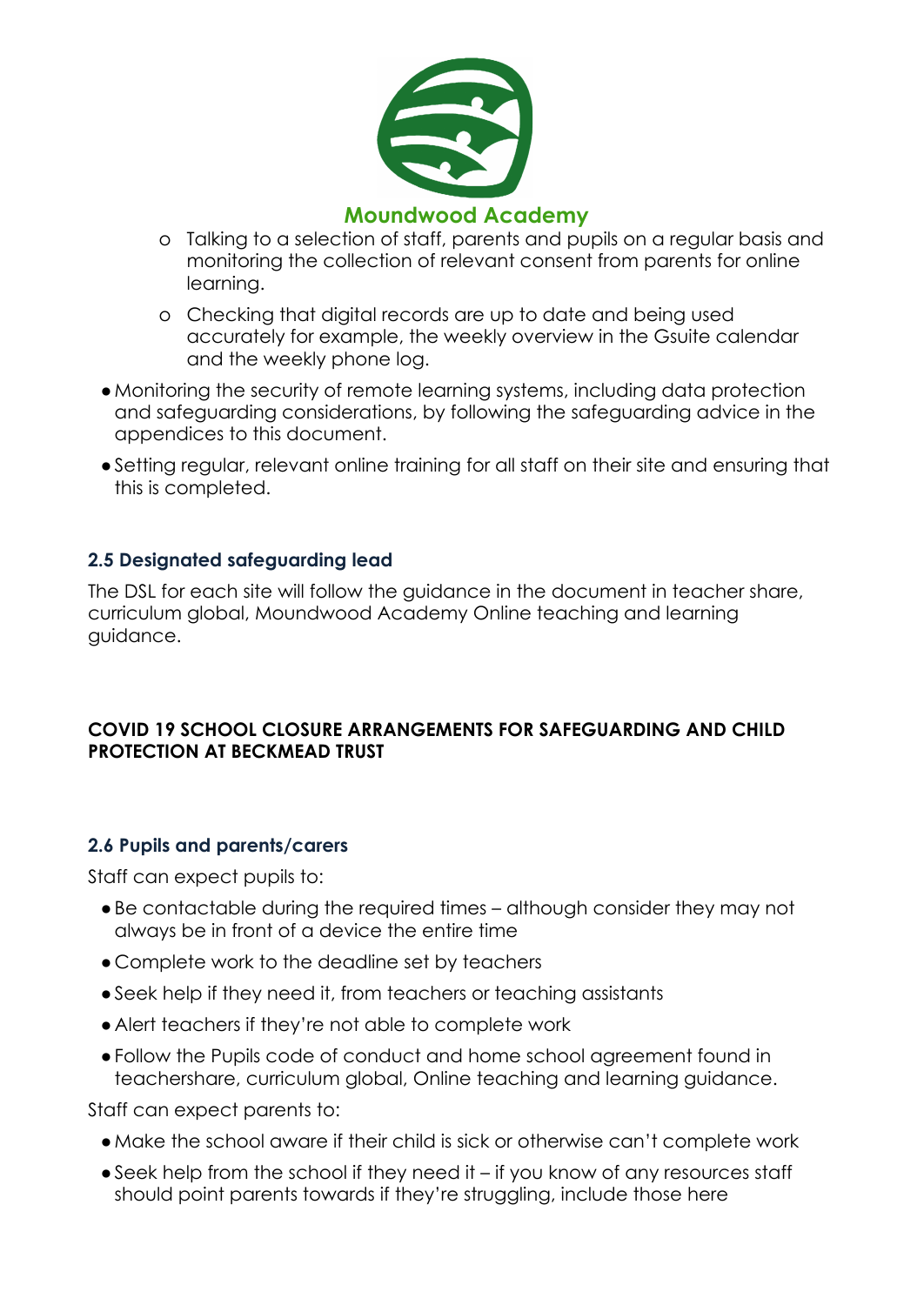

●Be respectful when making any complaints or concerns known to staff

#### **2.7 Executive Head Teacher and Governing board**

The governing board is responsible for:

- ●Monitoring the school's approach to providing remote learning to ensure education remains as high quality as possible
- ●Ensuring that staff are certain that systems are appropriately secure, for both data protection and safeguarding reasons

#### <span id="page-7-0"></span>**3. Who to contact**

If staff have any questions or concerns, they should contact the following individuals by phone or by email:

- ●Issues in setting work talk to the relevant Head of School or subject lead
- ●Issues with behaviour talk to the relevant head of school
- ●Issues with IT talk to Jayesh Parmar
- ●Issues with their own workload or wellbeing talk to their line manager
- Concerns about data protection talk to the data protection officer, Dee Fullerton
- <span id="page-7-1"></span>● Concerns about safeguarding – talk to the DSL for your site.

#### **4. Data protection**

#### **4.1 Accessing personal data**

When accessing personal data, all staff members will:

- ●Use lgflmail, sims and gsuite
- ●Use school phones or laptops wherever possible

#### **4.2 Sharing personal data**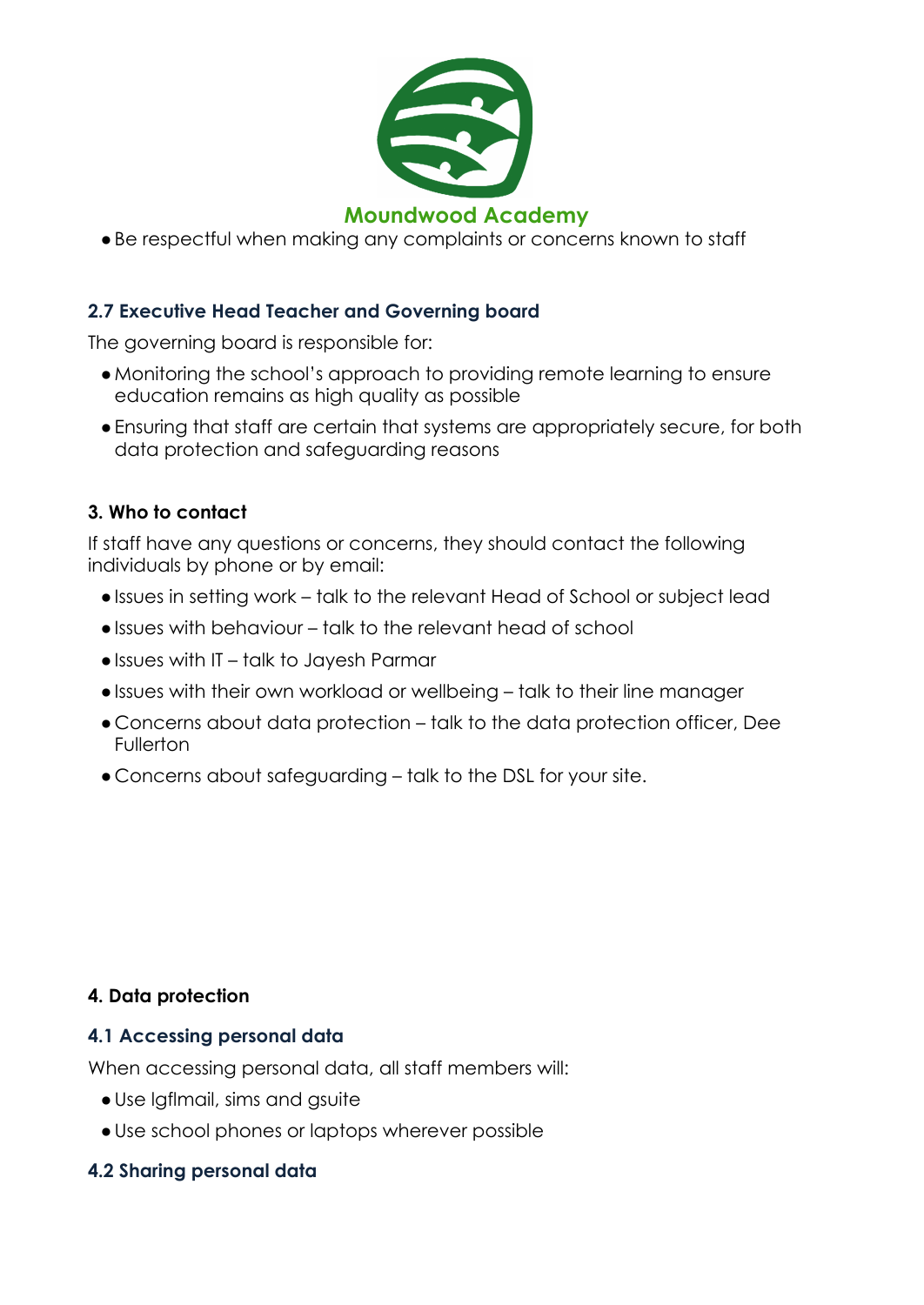

Staff members may need to collect and/or share personal data as part of the remote learning system. Such collection of personal data applies to our functions as a school and doesn't require explicit permissions.

While this may be necessary, staff are reminded to collect and/or share as little personal data as possible online.

#### **4.3 Keeping devices secure**

All staff members will take appropriate steps to ensure their devices remain secure. This includes, but is not limited to:

- ●Keeping the device password-protected strong passwords are at least 8 characters, with a combination of upper and lower-case letters, numbers and special characters (e.g. asterisk or currency symbol)
- ●Ensuring the hard drive is encrypted this means if the device is lost or stolen, no one can access the files stored on the hard drive by attaching it to a new device
- ●Store information in the schools secure cloud areas wherever possible in the Remote Desktop, GSUITE Google areas and but not limited to other applications hosted by school such as in SIMS, MyConcern & GCSEPod
- ●Making sure the device locks if left inactive for a period of time
- ●Not sharing the device among family or friends
- ●Installing antivirus and anti-spyware software that is kept up to date
- ●Keeping operating systems up to date always install the latest updates

# <span id="page-8-0"></span>**5. Safeguarding**

Arrangements for safeguarding are found in the document in teacher share, curriculum global, Moundwood Academy Online teaching and learning guidance.

#### **COVID 19 SCHOOL CLOSURE ARRANGEMENTS FOR SAFEGUARDING AND CHILD PROTECTION AT BECKMEAD TRUST**

#### <span id="page-8-1"></span>**6. Monitoring arrangements**

This policy will be reviewed every 8 weeks by Judith Azzopardi and Dean Monfries, and approved by the EHT and Governing Body.

# <span id="page-8-2"></span>**7. Links with other policies**

This policy is linked to our: